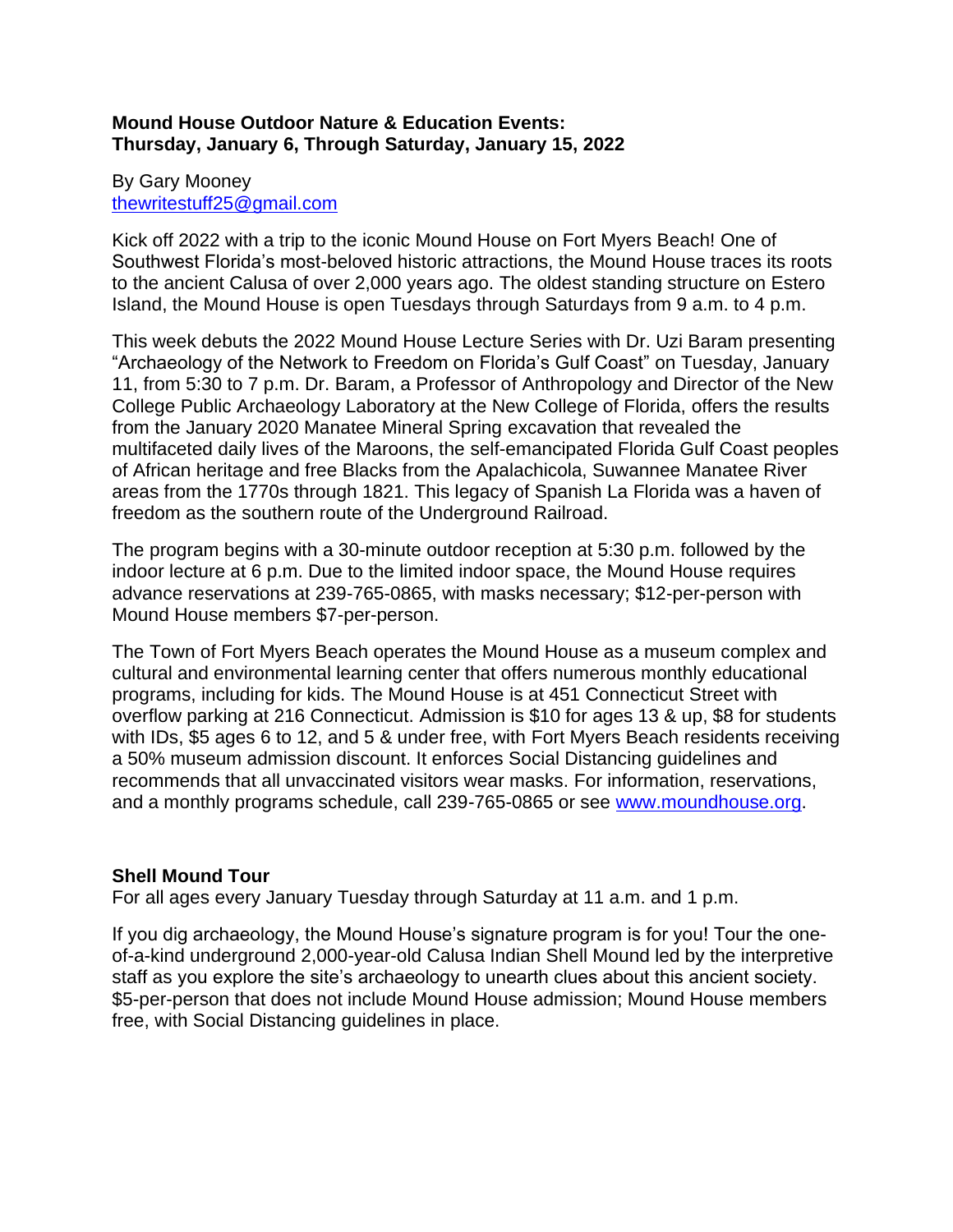#### **FREE: Newton Beach Park Guided Beach Walk**

For all ages every Tuesday and Thursday weather permitting at 9 a.m.

This twice-weekly free outdoor nature program is different every single time, as the "Guided Beach Walks" have a simple premise – walk roughly a half-mile down the beach and back, discussing whatever you find that morning. Meet at the thatched hut closest to the beach, with Social Distancing in place. Bring sunscreen, shoes to get wet, sunglasses, and hat. No reservations necessary; while free, parking is \$5-per-hour, with one hour generally enough. Newton Beach Park is mid-island at 4650 Estero Boulevard.

#### **Cool Calusa Tools**

For families with children ages 6 & older every January Tuesday, Thursday, & Saturday at 10 a.m.; no program on Tuesday, January 25.

Learn to hunt, fish, and make masks and pottery, just like the Calusa! The Mound House interpretive staff leads this exciting hands-on tour of the Mound House grounds where they demonstrate Calusa tools and artifacts, then help you make Calusa-inspired artwork where your imagination runs wild! \$2-per-person that does not include Mound House admission, with Social Distancing guidelines in place.

#### **Garden Tour**

For all ages every January Tuesday & Friday at 2 p.m.

Stroll through the Mound House gardens to discover how its unique plants conserve water and protect wildlife, while learning how the Calusa and other Native Americans used them in their daily lives. \$5-per-person that does not include Mound House admission; Mound House members free, with Social Distancing guidelines in place.

# **Archaeology: Can You Dig It?**

For all ages every January Wednesday & Friday at 10 a.m. No program on Wednesday, January 26.

Learn what it takes to be an archaeologist! Handle real artifacts and discover how archaeologists study past cultures in a program perfect for families. \$5-per-person that does not include Mound House admission, with Mound House members free.

# **Untold Stories Tour**

For adults every January Thursday at 2 p.m.

The Mound House is the oldest standing structure on Fort Myers Beach, with an intriguing cast of characters who called it home, ranging from farmers to casino owners; scientists to developers! Learn about their individual stories along with a good dose of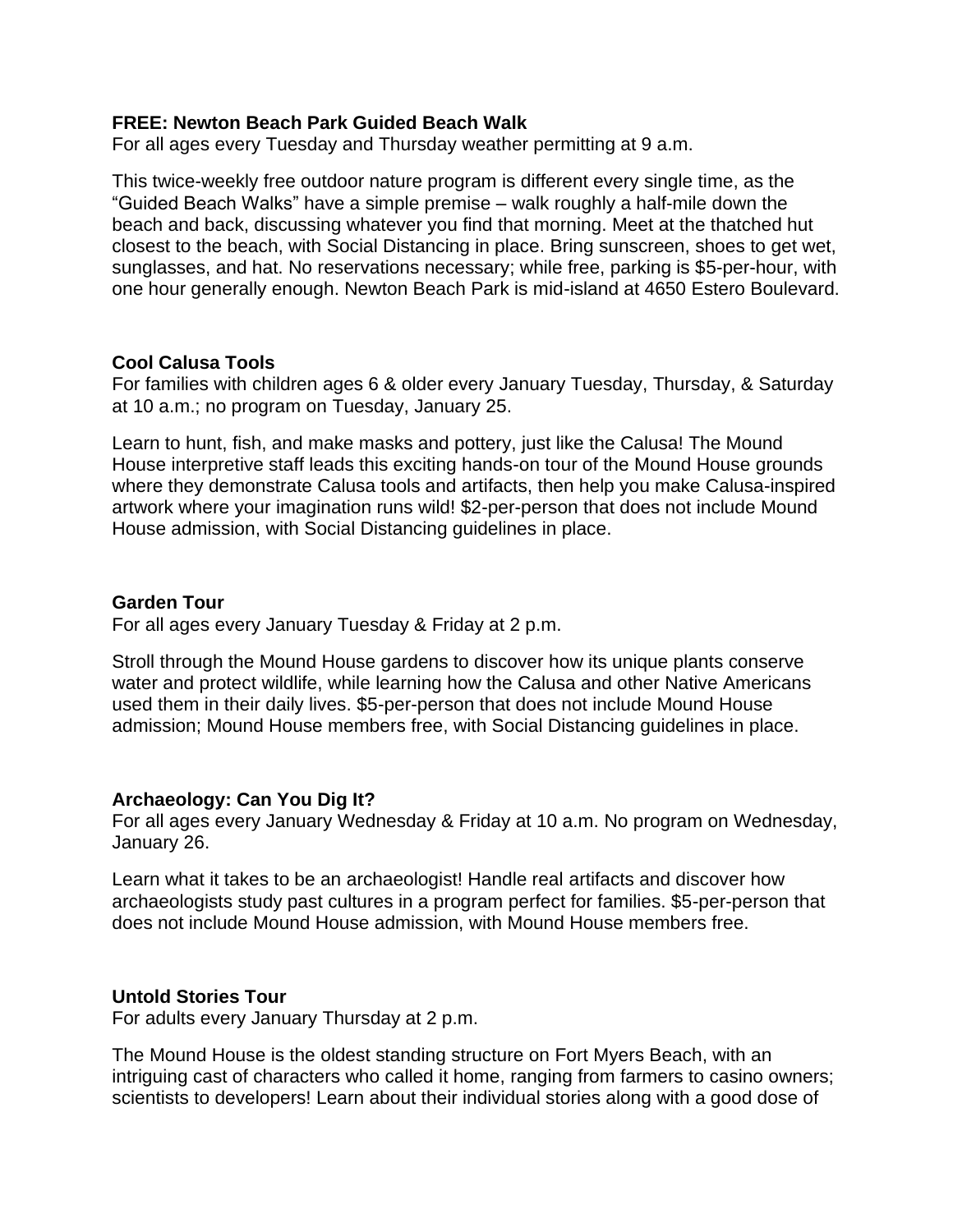island history on this guided tour through the Mound House Museum, native gardens, and majestic grounds. Adults \$15; Mound House members free.

## **Sunset Kayak Tour**

Ages 12 & up weather permitting on Fridays, January 7 & 14, at 4 p.m.

People travel from all over the nation and world to marvel at Fort Myers Beach sunsets, but not many get to do so by kayak! In addition to catching a breathtaking sunset, explore the tidal creeks and winding mangrove tunnels that extend into the hidden backwaters of Estero Bay while experiencing the estuary's abundant wildlife in the quiet of twilight. The Mound House provides all paddling and safety equipment, with Social Distancing in place on land. \$45-per-person; Mound House members \$15, with advance registrations necessary at [www.moundhouse.org.](http://www.moundhouse.org/)

# **Family Fun Kayak Tour**

For ages 6 & up weather permitting on Saturdays, January 8 & 15, at 2 p.m.

This specially-designed Environmental Educator-guided kayak tour is perfect fun for families with children ages 6 & up! See birds, dolphins, manatee, and other wildlife while paddling through the Estero Bay mangroves. \$25-per-person ages 13 & up; \$15-perperson ages 6 to 12 that includes Mound House admission. The Mound House provides all padding equipment, with Social Distancing in place on land. Advance registrations necessary at [www.moundhouse.org.](http://www.moundhouse.org/)

#### **Mound House Lecture Series**

#### **"The Archaeology of the Network to Freedom on Florida's Gulf Coast"** For adults on Tuesday, January 11, from 5:30 to 7 p.m.

Dr. Uzi Baram from New College of Florida presents the January 2020 Manatee Mineral Spring excavation results that reveal the multifaceted daily lives of the Maroons, the self-emancipated Florida Gulf Coast peoples of African heritage and free Blacks from the Apalachicola, Suwannee and Manatee River areas from the 1770s through 1821. Outdoor reception at 5:30 p.m. followed by the indoor lecture at 6 p.m. Due to the indoor space limitations, the Mound House requires advance reservations at 239-765-0865 with masks necessary; \$12-per-person with Mound House members \$7-per-person.

#### **Latino History Tour**

For all ages on Wednesday, January 12, at 2 p.m.

Perfect for Florida history buffs! Learn about the Latino fishing village known as a "Rancho" that existed on the shell mound between the ancient Calusa and Anglo-Pioneer eras. Explore the site's archaeology and history through unearthed clues about